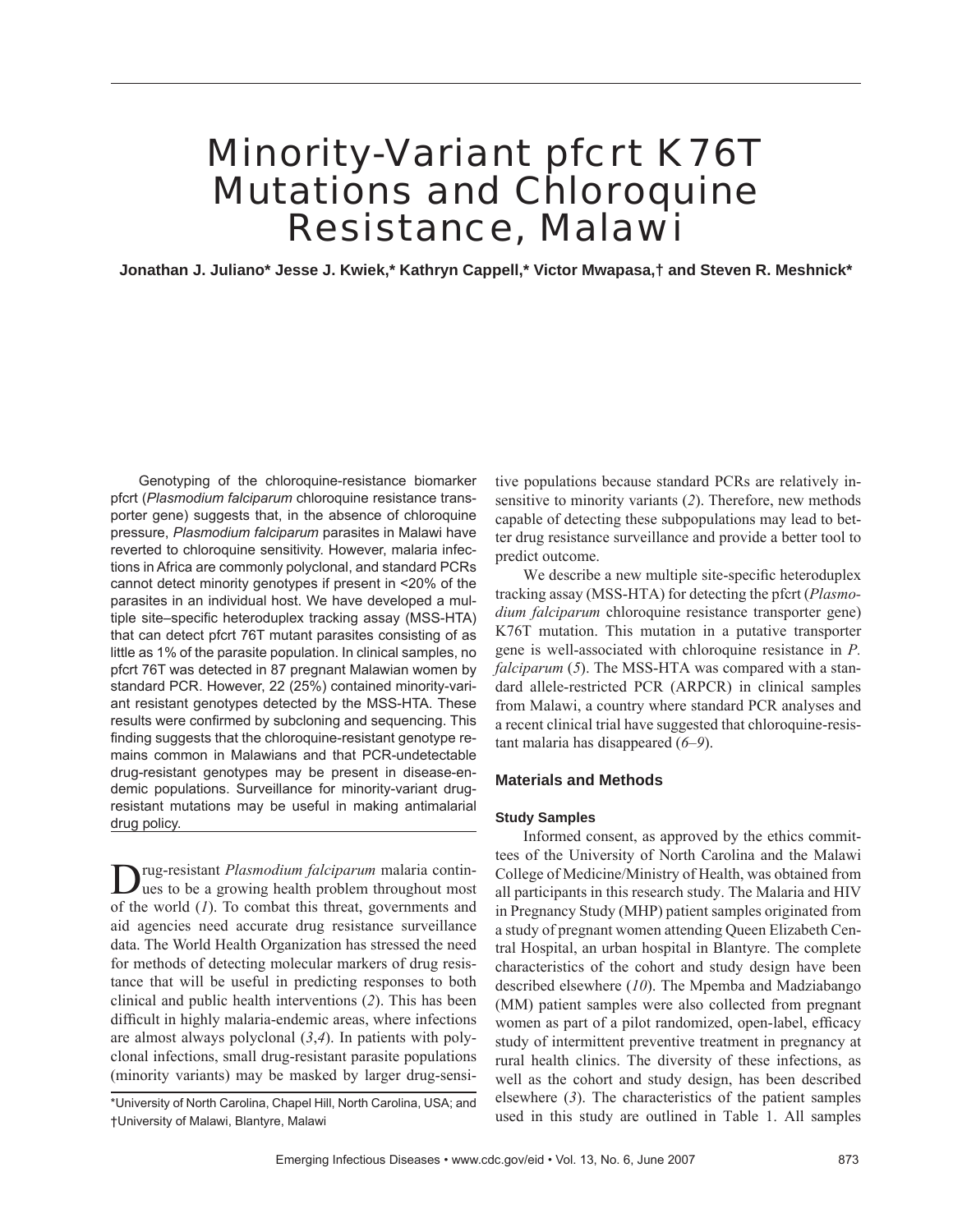#### **RESEARCH**

| Characteristic                                                           | Value (range)   |  |  |  |
|--------------------------------------------------------------------------|-----------------|--|--|--|
| Age $(y)$                                                                |                 |  |  |  |
| Total                                                                    | 21.9 (15-35)    |  |  |  |
| <b>MHP</b> patients                                                      | 23.7 (17-31)    |  |  |  |
| MM patients                                                              | 21.2 (15-35)    |  |  |  |
| Parasite density (no. parasites/200 leukocytes)                          |                 |  |  |  |
| Total                                                                    | 243.6 (4-2,202) |  |  |  |
| <b>MHP</b> patients                                                      | 599.7 (4-2,202) |  |  |  |
| <b>MM</b> patients                                                       | 83.3 (5-750)    |  |  |  |
| Gravidity                                                                |                 |  |  |  |
| Total                                                                    | $2.26(1-9)$     |  |  |  |
| MHP patients                                                             | $2.37(1-3)$     |  |  |  |
| <b>MM</b> patients                                                       | $2.21(1-9)$     |  |  |  |
| Anemia (hemoglobin <11 g/dL)                                             |                 |  |  |  |
| Total                                                                    | 64/87 (73.6%)   |  |  |  |
| <b>MHP</b> patients                                                      | 21/27 (77.8%)   |  |  |  |
| <b>MM</b> patients                                                       | 43/60 (71.7%)   |  |  |  |
| <b>HIV</b> status                                                        |                 |  |  |  |
| Total <sup>+</sup>                                                       | 38/58 (65.5%)   |  |  |  |
| <b>MHP</b> patients                                                      | 27/27 (100%)    |  |  |  |
| MM patients                                                              | 11/31 (35.5%)   |  |  |  |
| Clinical symptoms‡                                                       |                 |  |  |  |
| Fever                                                                    | 14/27 (51.8%)   |  |  |  |
| Headache                                                                 | 18/27 (66.7%)   |  |  |  |
| General body pain                                                        | 13/27 (48.1%)   |  |  |  |
| Preventive measures‡                                                     |                 |  |  |  |
| Bed net use§                                                             | 6/19 (31.6%)    |  |  |  |
| *MHP, Malaria and HIV in Pregnancy; MM, Mpemba and Madziabango.          |                 |  |  |  |
| +29 patients declined testing.<br>±Data only available for MHP patients. |                 |  |  |  |
| §No data available for 8 patients.                                       |                 |  |  |  |

analyzed in this study were from filter paper blood spots of peripheral blood.

#### **Malaria DNA Stocks**

All malaria DNA used in the experiments, other than clinical samples, was from MR-4 (www.mr4.org). Wild type (pfcrt K76) was from *P. falciparum* strain 3d7 (MR-4, MRA-102G). Two strains of mutant DNA (pfcrt 76T) were used in these experiments: *P. falciparum* strain K1 (MR4, MRA-159G) was used for the CVIET-resistant haplotype, based on the amino acid sequence from codon 72 to codon 76, and *P. falciparum* strain 7g8 (MR4, MRA-152G) was used for the SVMNT-resistant haplotype.

#### **Generation of Heteroduplex Tracking Assay (HTA) Probe**

Wild-type *P. falciparum* DNA was amplified with a Peltier thermal cycler (MJ Research, Waltham, MA, USA) in a volume of 50 μL. The reaction conditions consisted of 5 μL DNA, 2.5 U HotStar *Taq* DNA polymerase (QIAGEN, Valencia, CA, USA), 5 μL 10× PCR buffer, 1 μL deoxynucleoside triphosphate mix (catalog no. U1511, Promega, Madison, WI, USA), and 2,000 nmol/L forward and reverse primers CRT HTA F: 5′-GGAAATGGCTCACGTT- TAGG-3′, and CRT HTA R: 5′-TGTGAGTTTCGGATGT-

TACAAAA-3'. This reaction was amplified by preheating to 95°C for 15 min, followed by 35 cycles of 95°C for 30 s, 50°C for 30 s, and 72°C for 1 min. The reaction was completed with a 10-min hold at 72°C. The 250-bp PCR product was cloned into a PCR2.1 TOPO plasmid as described in the protocol of the Topo TA cloning kit (Invitrogen, Carlsbad, CA, USA), and the sequence was confirmed at the University of North Carolina-Chapel Hill Automated DNA Sequencing Facility. Mutations were randomly introduced into the construct at the  $-3$ ,  $-1$ ,  $+1$ , and  $+3$  nt relative to the single nucleotide polymorphism involved with the pfcrt K76T mutation using the QuikChange Site-Directed Mutagenesis Kit (Stratagene, La Jolla, CA, USA) (*11*). Potential probes were then amplified by colony PCR under the conditions noted above.

Potential probes were screened against wild-type and resistant PCR amplicons by using a heteroduplex mobility assay on an 8% polyacrylamide gel in 1% Tris-borate-EDTA buffer. After an annealing reaction, probes were evaluated for differential migration between the lanes containing the different amplicons. The annealing reaction containing 4 μL PCR product from a colony of a potential probe mixed with 4 μL PCR product of control DNA, 1 μL 100-pmol CRT HTA F primer, 1 μL 100-pmol CRT HTA R primer, and 2  $\mu$ L 6× loading dye (Promega) was heated to 95°C for 2 min and then allowed to cool at 25°C for 5 min. The annealing reaction was then loaded into the wells of a nondenaturing acrylamide gel and run at a constant current of 17 mA for 5 h per gel with an SE 600 Gel Electrophoresis Unit (Amersham Biosciences, Piscataway, NJ, USA). DNA was visualized by UV after staining in an ethidium bromide solution for 20 min and destaining in double-distilled  $H_2O$  for 15 min. In all, 77 potential probes were screened. The successful probe was sequenced and showed a –1 A to C mutation (GenBank accession no. submission in process).

The plasmid containing the probe was harvested by using Promega Wizard Minipreps (Promega) and then amplified according to the conditions noted above. The PCR product was the blunt-end cloned into the pT7Blue vector with the Perfectly Blunt Cloning kit (Novagen, Inc., Madison, WI, USA). The probe was radiolabeled according to the methods of Ngrenngarmlert et al. (*12*).

#### **HTA**

The MSS-HTA was performed under the conditions noted by Ngrenngarmlert et al. with some modifications (*12*). An annealing reaction consisting of 4 μL PCR product (either a control or sample DNA) was mixed with 1  $\mu$ L 10 $\times$ annealing buffer (1 mol/L NaCl, 100 mmol/L Tris-HCl, pH 7.5, 20 mmol/L EDTA), 2  $\mu$ L 6× loading dye, 500 nmol/L CRT HTA F primer, 500 nmol/L CRT HTA R primer, and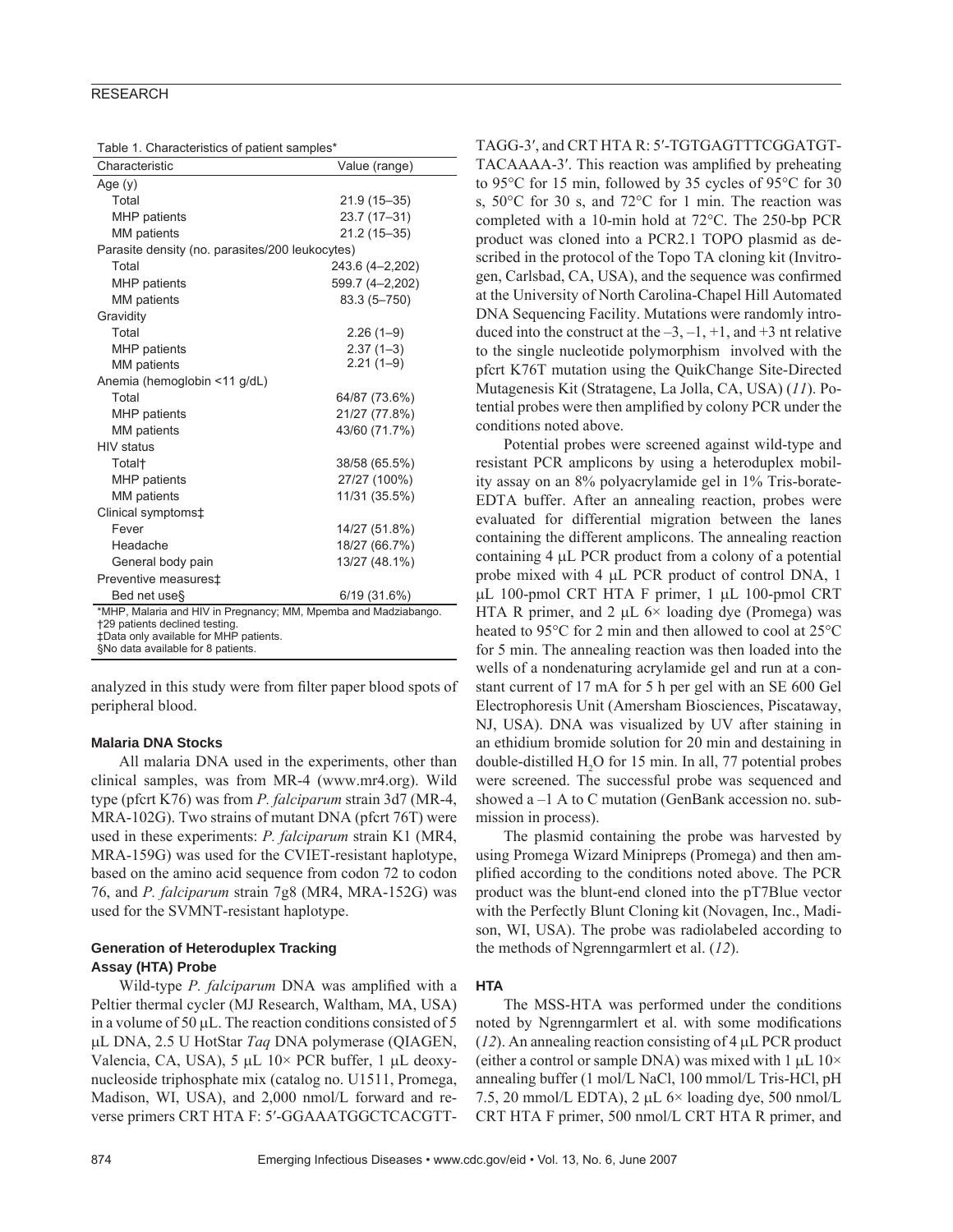1 μL radiolabeled probe in a total volume of 12 μL. The annealing reaction and electrophoresis were carried out under the same conditions as the heteroduplex mobility assay noted above. All MSS-HTA gels included the following controls: water, a nontemplate control PCR, and PCRs from the 3 genomic DNA stocks. The gels were dried onto filter paper (Whatman, Florham Park, NJ, USA) and exposed to BioMax MR X-ray film (Eastman Kodak, Rochester, NY, USA) for  $\approx$ 48 h at 25 $\degree$ C. In addition, the gels were exposed to a phosphorimager screen for 48 h, and band intensities were quantified by using a GE Storm 860 Phosphorimager (Amersham Biosciences) and ImageQuant version 5.2 software (Molecular Dynamics, Sunnyvale, CA, USA).

#### **ARPCR**

ARPCR detection of pfcrt 76T was performed according to the methods described by Djimde et al. (*13*). The primers for the assay were modified according to Wilson et al. (*8*).

#### **Minority Variant Detection**

MSS-HTA and ARPCR were both run against mixtures of control DNA in quadruplicate. Differing proportions of wild-type genomic DNA and CVIET-resistant haplotype genomic DNA were mixed to a final sample concentration of 0.1 ng/μL. If a band was not visible to the eye, or only visible in 1 replicate, it was not counted.

#### **Detection of Minor Variants in Clinical Samples**

MSS-HTA was used to screen clinical samples in duplicate. All MHP samples were assayed by MSS-HTA and ARPCR. MM samples were all initially assayed by MSS-HTA. ARPCR was performed on all samples positive by HTA and on a random selection of 20 MSS-HTA–negative samples.

Ten samples that were positive by MSS-HTA were selected and Topo TA–cloned (Invitrogen). Twenty-five colonies from each of these 10 samples were screened by colony real-time PCR to determine if the plasmid construct contained a wild-type or resistant pfcrt insert (*8*,*12*). A selection of 2 mutant and 4 wild-type plasmids isolated from these colonies was then sequenced.

#### **Results**

DNA from standard culture strains was used. The MSS-HTA probe formed heteroduplexes with different mobilities when annealed to *P. falciparum* DNA amplicons from wild-type parasites (Figure, panel A, lane C) and from parasites containing each of the 2 major resistant haplotypes: SVMNT (Figure, panel A, lane D) and CVIET (Figure, panel B, lane E).

The sensitivities of MSS-HTA and ARPCR to detect subpopulations of resistant pfcrt were tested by using artifi-



Figure. Evaluation of sensitivity of multiple site–specific heteroduplex tracking assay (MSS-HTA). A) MSS-HTA tested against known concentrations of *Plasmodium falciparum* DNA. Visible bands representing mutant DNA remain until the 1% population (lanes N and O). B) the same dilution series assayed with allele-restricted PCR, where visible mutant bands (366 bp) are not seen past the 20% mutant population (lanes I and J). The lanes marked with W and M represent wild-type and mutant restricted reactions, respectively. \*, base pair ladder; P, probe alone.

cial mixtures of wild-type and mutant genomic *P. falciparum* DNA. MSS-HTA detected mutant CVIET variants comprising as little as 1% of the total population (Figure, panel A, lanes N and O). In contrast, the allele-restricted PCR could not detect mutants comprising <20% of the total population (Figure, panel B, lanes I and J). In addition, the MSS-HTA accurately and reproducibly quantified mutant populations comprising as little as 1% of the sample (Table 2).

The 2 assays were then applied to clinical samples from malaria-positive Malawian pregnant women (Table 3). In total, 87 clinical samples were screened. Twenty-seven samples (MHP) were collected as part of a study of pregnant women conducted in Blantyre. CVIET-resistant haplotype *P. falciparum* DNA was detected in 1 sample (3.7%) by MSS-HTA and in none by ARPCR. In addition, 60 samples (MM) from 2 rural health centers were initially screened with the MSS-HTA. This method detected CVIET-resistant haplotype DNA in 21 (35%) of the clinical samples. In these samples, the amount of mutant genotype was quantified with the phosphorimager and averaged  $3.3\%$  (SD 1.4, range 1.1%–8.3%) of the parasite population. ARPCR was conducted on all samples positive by MSS-HTA as well as 20 random samples that were negative by MSS-HTA and failed to detect any samples with mutant DNA.

To confirm the presence of mutant DNA in the samples, 10 samples positive by MSS-HTA were cloned and 25 colonies from each sample were screened by real-time PCR. Of the 250 screened colonies, 6 (2.4%) had the mutant genotype in the plasmid construct. Two mutant and 4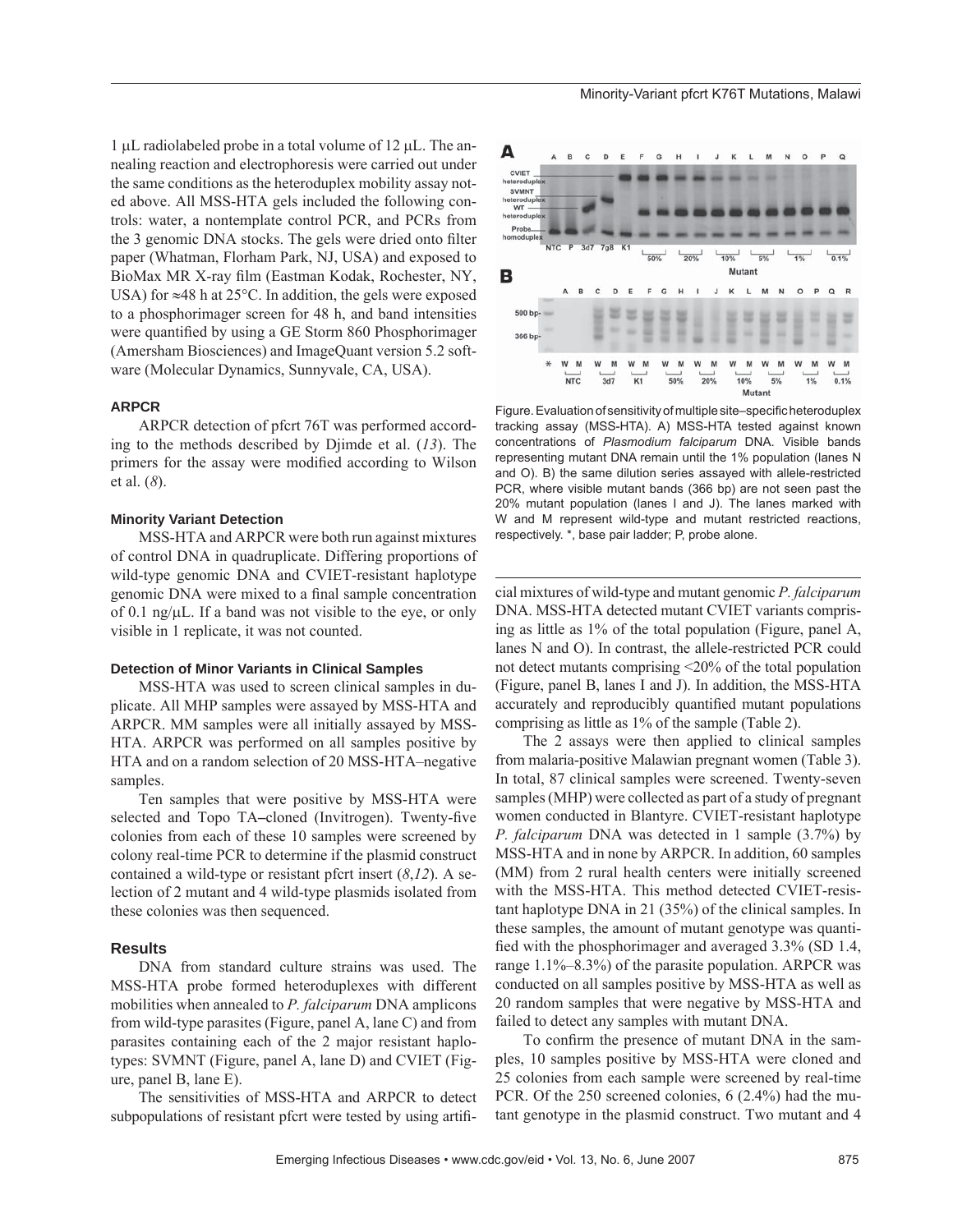#### RESEARCH

| % Mutant | Phosphorimager data                                   |           |                    |           |  |
|----------|-------------------------------------------------------|-----------|--------------------|-----------|--|
|          | Average wild-type (%)                                 | SD weight | Average mutant (%) | SD mutant |  |
| 50       | 48.1                                                  | 2.39      | 51.9               | 2.39      |  |
| 20       | 77.0                                                  | 2.56      | 23.0               | 2.55      |  |
| 10       | 88.9                                                  | 2.34      | 11.1               | 2.34      |  |
| 5        | 94.8                                                  | 0.95      | 5.2                | 0.95      |  |
|          | 98.7                                                  | 0.22      | 1.3                | 0.22      |  |
| 0.1      | 100                                                   |           | ND                 | <b>ND</b> |  |
|          | *HTA, heteroduplex tracking assay; ND, none detected. |           |                    |           |  |

Table 2. Sensitivity testing of HTA on mixes of genomic DNA at known concentrations\*

wild-type plasmid constructs were then sequenced to confirm the MSS-HTA results. All of the mutant plasmid constructs that were sequenced contained the CVIET-resistant haplotype, and none of the wild-type plasmid constructs contained the single nucleotide polymorphism associated with pfcrt 76T.

#### **Discussion**

Minority-variant drug-resistant parasite populations that were undetectable by PCR were found to be common in polyclonal Malawian *P. falciparum* infections. The presence of minority drug-resistant variants is consistent with results of other studies, which have shown patients with genotypicaly wild-type infections before therapy exhibiting genotypicaly mutant infections after unsuccessful chemotherapy (*14*,*15*). In Malawi, where chloroquine was replaced with sulfadoxine-pyrimethamine in 1993, the prevalence of the resistance marker pfcrt 76T, as determined by PCR, has been reported to have almost disappeared (*6*–*9*). However, our data suggest that the reversion to genotypically sensitive malaria is incomplete and that minority pfcrt 76T–bearing parasite strains are "lurking" within persons at levels undetectable by standard PCR. One caveat is that our study population comprised pregnant women with high HIV prevalence, so whether the results are applicable to the general population is unclear.

Minority-variant drug-resistant mutations are important in other diseases, such as HIV (*16*). The presence of minority-variant drug-resistant mutations in *P. falciparum* has been previously demonstrated by subcloning dihydrofolate reductase genes into yeast vectors and growing them under drug pressure (*17*). However, this technique cannot determine the frequency of minority variants either in a single host or in a population. To our knowledge, our results show, for the first time, that minority-variant drug-resistant mutations, representing several percentages of the parasites in a single host, are common in populations.

In response to the apparent reemergence of genotypically sensitive malaria, Laufer et al. recently completed a chloroquine efficacy trial in pediatric patients from urban Blantyre (9). The cumulative efficacy of chloroquine was 99% (95% confidence intervals  $93\%$ –100%) with only 1 treatment failure occurring in the chloroquine arm. The high efficacy rate of chloroquine therapy is not inconsistent with the results of our study. In urban Blantyre, we only found 1 patient with minority-variant pfcrt 76T. In addition, successful response to therapy requires not only susceptibility of the parasite to the drug but also factors such as acquired immunity, drug absorption, and nutrition. At this point, it is still unclear how minority-variant drug-resistant parasites will interact with these other factors. Further research in this area is needed.

Significantly more patients carried minority-variant pfcrt 76T (35%) at the rural sites ( $p = 0.001$ , Fisher exact test) than at the urban site (3.7%). Why such a marked difference was found in the prevalence of pfcrt 76T between the 2 sites is not clear. One possibility is that the transition from chloroquine to sulfadoxine-pyrimethamine may have occurred later in rural areas than in urban areas. Also, limited drug pressure may continue to be exerted on the parasites within Malawi because, as of early 2006, chloroquine was still available in local pharmacies (*11*). Another possible factor that may influence the prevalence of minority-variant drug-resistant parasites is external pressure from areas of high-level resistance such as Zambia and Mozambique. Mpemba and Madziabango lie on a major highway between Blantyre and the border with Zambia. Importation of cases of malaria by travel along this highway may lead to a gradient of resistance extending from the border to Blantyre. More studies on the epidemiology of minority-variant pfcrt K76T are needed to better understand the causes of this difference in the prevalence of pfcrt 76T.

In conclusion, MSS-HTAs can gather information on lurking drug resistance overlooked by standard PCRs.

| Table 3. Detection of pfcrt 76T in clinical samples* |             |                       |                      |                       |      |  |  |  |
|------------------------------------------------------|-------------|-----------------------|----------------------|-----------------------|------|--|--|--|
|                                                      |             | No. positive samples  | No. positive samples | Avg mutant population |      |  |  |  |
| Clinical site                                        | No. samples | by HTA $(\%)$         | by ARPCR $(% )$      | by HTA $(%)$          | SD   |  |  |  |
| <b>MHP</b>                                           | ۷           | 1(3.7)                | 0(0)                 | 3.2                   | 0.07 |  |  |  |
| МM                                                   | 60          | $21(35)$ <sup>+</sup> | 0 (0)                | 3.3                   | 1.4  |  |  |  |

\*HTA, heteroduplex tracking assay; ARPCR, standard allele-restricted PCR; MHP, Malaria and HIV in Pregnancy; MM, Mpemba and Madziabango. †p = 0.001, Fisher exact test.